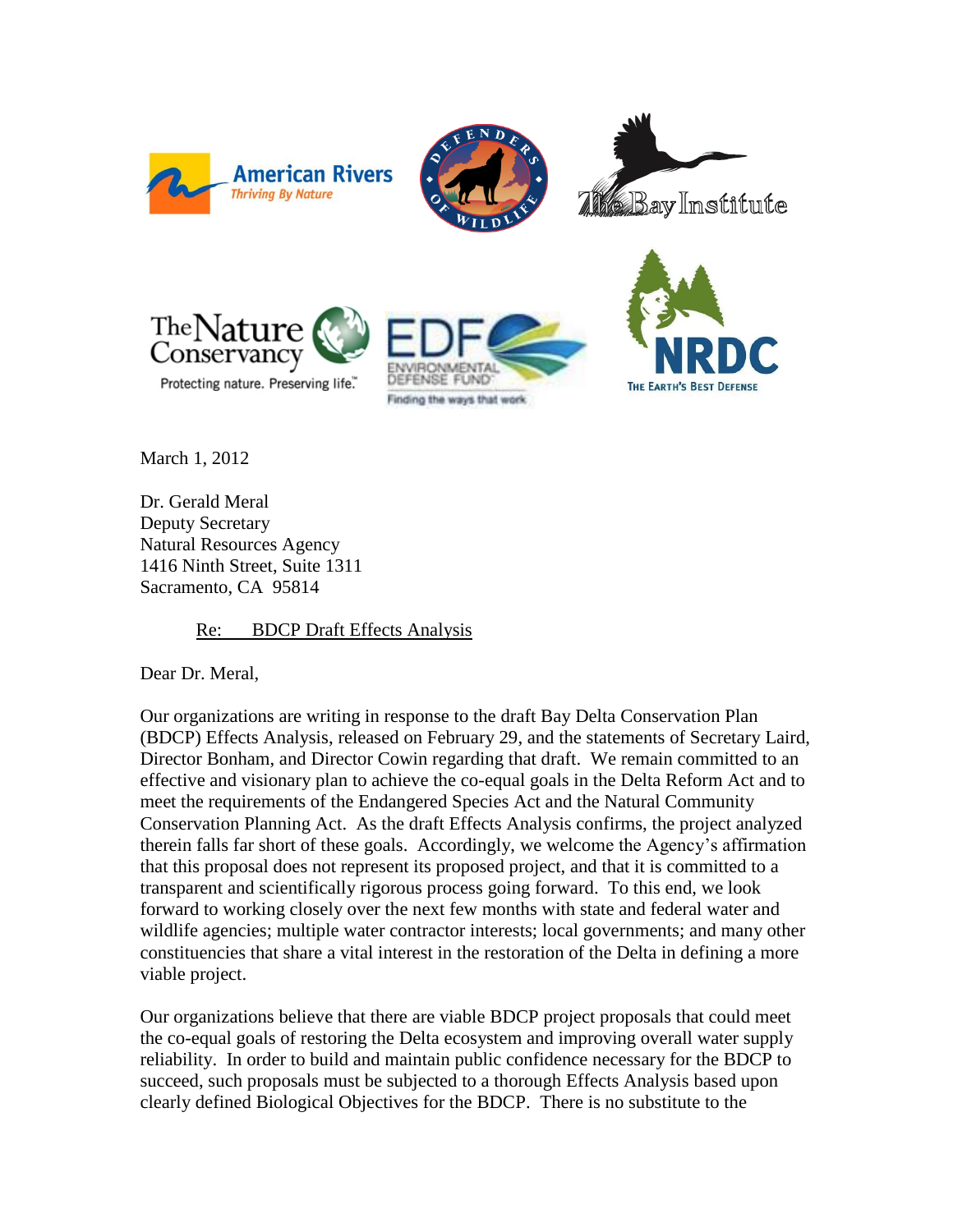foundation of sound and comprehensive scientific analysis in building a deeper understanding of the ecological crisis in the Delta and the need for a successful long-term restoration and conservation strategy. While we recognize that the BDCP is limited in scope and cannot address all conditions or stressors that threaten the ecological viability of the Delta, the BDCP is also a key building block for achieving long-term sustainable conditions in the Delta. In order to succeed, the BDCP must also be in alignment with the emerging Delta Plan (still in development); updated Bay-Delta Water Quality Control Plan standards (now before the State Water Resources Control Board) and attain other important outcomes including enhanced overall regional flood protection; achieve multiple land use and habitat objectives; and promote regional agricultural & economic viability; and complement regional planning, open space and conservation strategies. Overall, the BDCP must be implemented in a manner that recognizes that operation of the State Water Project and Central Valley Project do cause substantial impacts in the Delta and that those impacts are significant in the drier two-thirds of water years. Because a primary purpose of the BDCP is the conservation of covered endangered and threatened species – ultimately leading to recovery of these species – clear operational controls and restraints on exports should be determined by a governance structure that is directed by the wildlife agencies to ensure that the habitat conditions of the Delta drive viability of particular export strategies.

Specifically, our organizations have identified the following elements as the basis of a credible project meeting the co-equal goals. For reasons described elsewhere, we believe that the project parameters used in the recent ICF Effects Analysis would not qualify for necessary permits from water and wildlife agencies:

### Balanced Water Supply for Urban, Agricultural and Natural Systems

BDCP needs to include operational requirements that reflect the best available science regarding flow needs of covered species and are consistent with anticipated changes to Bay-Delta water quality standards and other regulations. To help meet this need, our organizations have worked with BDCP participants to develop a set of operations for a dual conveyance proposal – referred to as "Proportional Watershed Flow" or "Scenario 7a" operations. We believe that this scenario should serve as the starting point for a credible operations plan that has the potential to improve ecosystem conditions by increasing and maintaining flows through the ecosystem – especially during the drier two-thirds of water years – as part of a comprehensive program to conserve covered species and restore the Delta ecosystem. We have received encouraging modeling results from Proportional Watershed Flow runs to date. We are in the process of completing additional model runs of the Proportional Watershed Flow operations to assess operations across a range of potential new facility sizes. Those runs should allow us to further refine these operational rules and assess the costs and benefits associated with different facility sizes, including the amount of water available for export on a sustainable basis. That amount is likely to be less than current average exports. As the Public Policy Institute of California stated recently, "(g)iven the extreme environmental degradation of this region,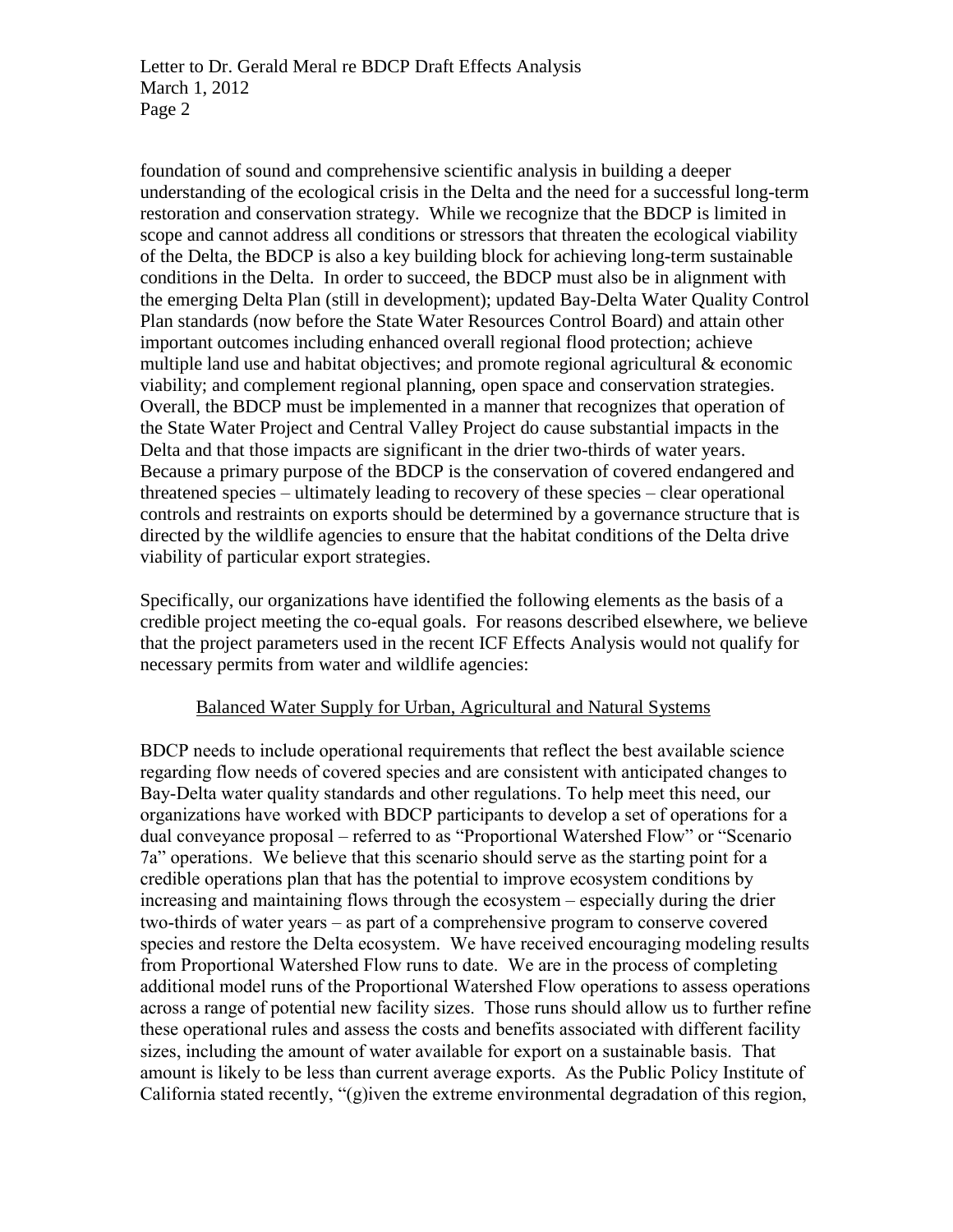Letter to Dr. Gerald Meral re BDCP Draft Effects Analysis March 1, 2012 Page 3

water users must be prepared to take less water from the Delta, at least until endangered fish populations recover."

Designing Delta operations that can be permitted will require the consideration of upstream issues. BDCP has defined its scope of authority as the legal Delta and encompassing only the CVP and SWP export contractors. These contractors should not alone be expected to meet the full flows and other measures needed to protect and restore public trust resources in the estuary. Other upstream water users, including other CVP and SWP water users, can and do have a significant impact on the amount of flow diverted from the Delta, and must also contribute a fair share to ecosystem recovery. A comprehensive Delta solution of which BDCP is a part must address these other water users, through a more comprehensive ESA section 7 analysis of CVP/SWP operations and through updated State Water Resources Control Board decisions.

### Investment in Additional Non-export Water Supplies

Improving water supply reliability entails addressing the physical security of California's water infrastructure and ensuring protection from significant water supply interruption due to earthquakes, levee breaks, or sea level rise. However, it does not necessarily require increased average exports from the Delta. In fact, the crashing Delta ecosystem demonstrates that we have exceeded the limits of sustainable water diversions from the estuary, and must reduce our reliance on the Delta by investing in alternative ways to meet our state's future water supply needs. Thankfully, these alternative water supply tools are available, cost-effective and plentiful.

The upper end of estimates included in the Department of Water Resources' 2009 water plan update shows that water agencies can generate up to 8.4 MAF of water by investing in just four tools: improved urban and agricultural efficiency, more water recycling, and better groundwater management. DWR's more conservative estimates suggest that these tools can generate approximately as much new water supply from non-export sources as the total amount that the CVP and SWP currently export from the Delta. Even partial development of these alternatives would allow reduced reliance on Delta water supplies in the future, as required by State law. In addition, the State Water Resources Control Board has set a goal of generating 1 MAF by 2030 from stormwater capture and reuse. Any Delta solution must include significantly increased investment in these local and regional water supply enhancement tools beyond the minimum efficiency requirements already ensconced in state law.

### Funding for Timely and Targeted Habitat Restoration

Significant restoration of functioning wetlands habitat is a vital component of recovering the Delta ecosystem. Most BDCP alternatives establish a target of approximately 116,000 acres of wetland habitat restoration in the Delta. As the National Academy of Sciences noted, habitat restoration must be targeted to meet biological performance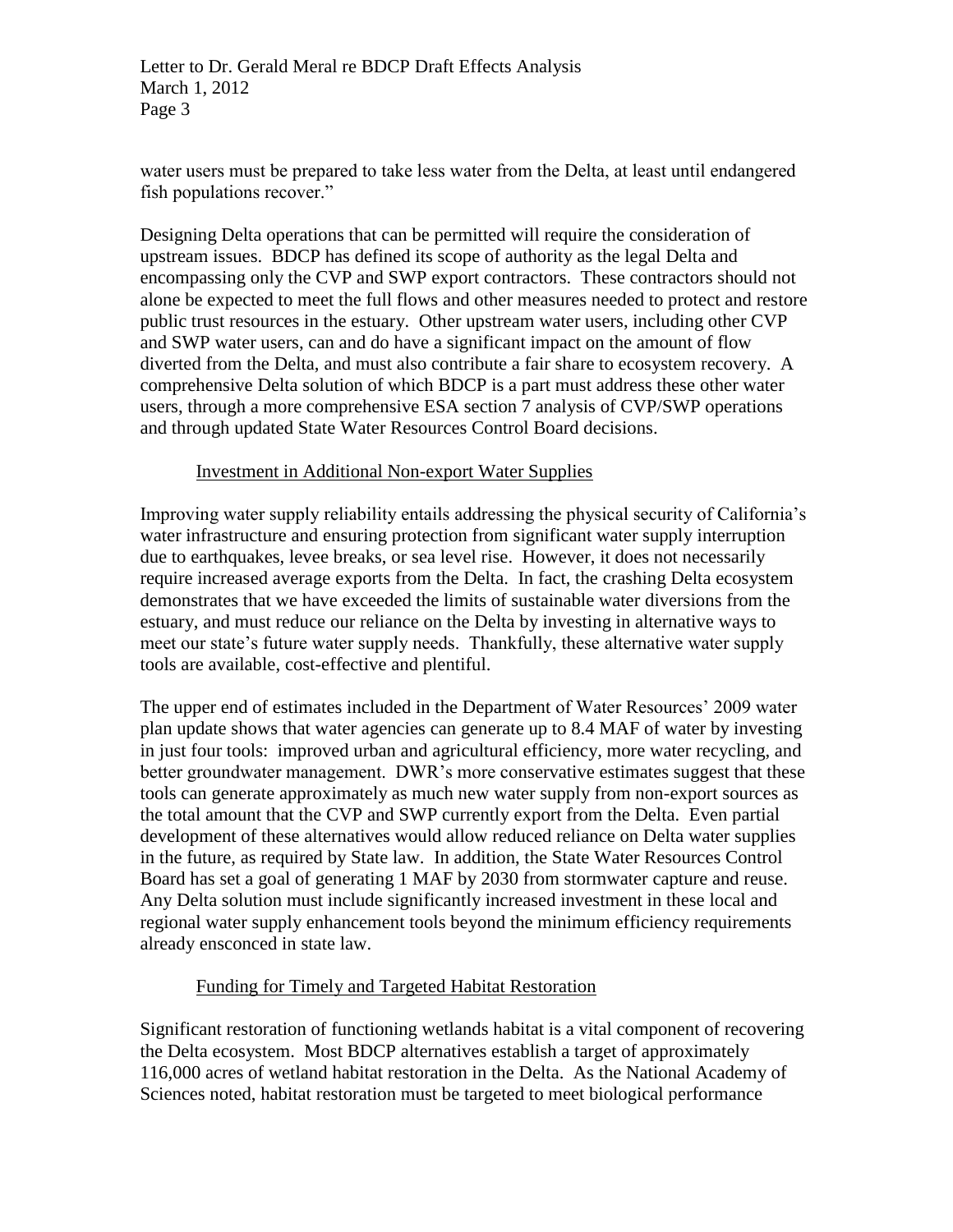objectives, and must be implemented in a timely fashion. A Delta solution must ensure that significant progress in implementing habitat restoration will be made over the next 15 years to begin to contribute to ecosystem recovery before any new facility imposes new and uncertain stressors on the system. An ambitious goal is only the beginning of an effective habitat restoration program – the CALFED Plan, for instance, included a significant Delta habitat restoration goal that has not been implemented. BDCP must ensure that habitat restoration is science-based and that the funding needed to fully implement this program will be available as needed on a continuing basis.

## Linkages to Assure Biological Performance

BDCP proposes to issue a 50-year permit, covering 63 species, to operate a massive new facility, the impacts of which are highly uncertain, and which will not be constructed and operational for at least 15 years. Strong biological performance assurances will be necessary to ensure that any such facility is operated responsibly and in a manner that provides measurable ecosystem benefits. Such assurances are also essential to the implementation of habitat restoration, adaptive management and other BDCP program components. In order to ensure restoration of the Delta ecosystem, biological assurances must be even stronger if the BDCP contains water supply assurances. For example, fish and wildlife agencies must ensure that projects are implemented to achieve biological goals and objectives. We will continue to develop biological assurance mechanisms that we have proposed over the past several years.

# Comprehensive Analysis Pursuant to Widely Accepted Principles

After developing one or more viable projects incorporating the above elements, those projects must be analyzed pursuant to scientific methodologies and frameworks agreed to by the permitting agencies and consistent with generally accepted scientific practices. Project elements should be designed and selected for inclusion in the Plan on the basis of their ability to achieve specific Plan objectives. Uncertainties and assumptions regarding the ecosystem response to physical changes to the Delta must be clearly identified and a detailed adaptive management program developed to direct research, experimentation, and performance monitoring and assessment efforts. To this end, the Plan must ensure that implementation of Plan elements will be phased as appropriate and adjusted during implementation to better allow achievement of biological goals and objectives and to incorporate new information. To date, BDCP has not adopted that approach, but has instead performed analyses that have been criticized by the permitting agencies, independent scientific review panels, and academia. Our organizations have developed detailed recommendations laying a credible and scientifically defensible framework for completing the design and analysis of BDCP elements, described elsewhere.